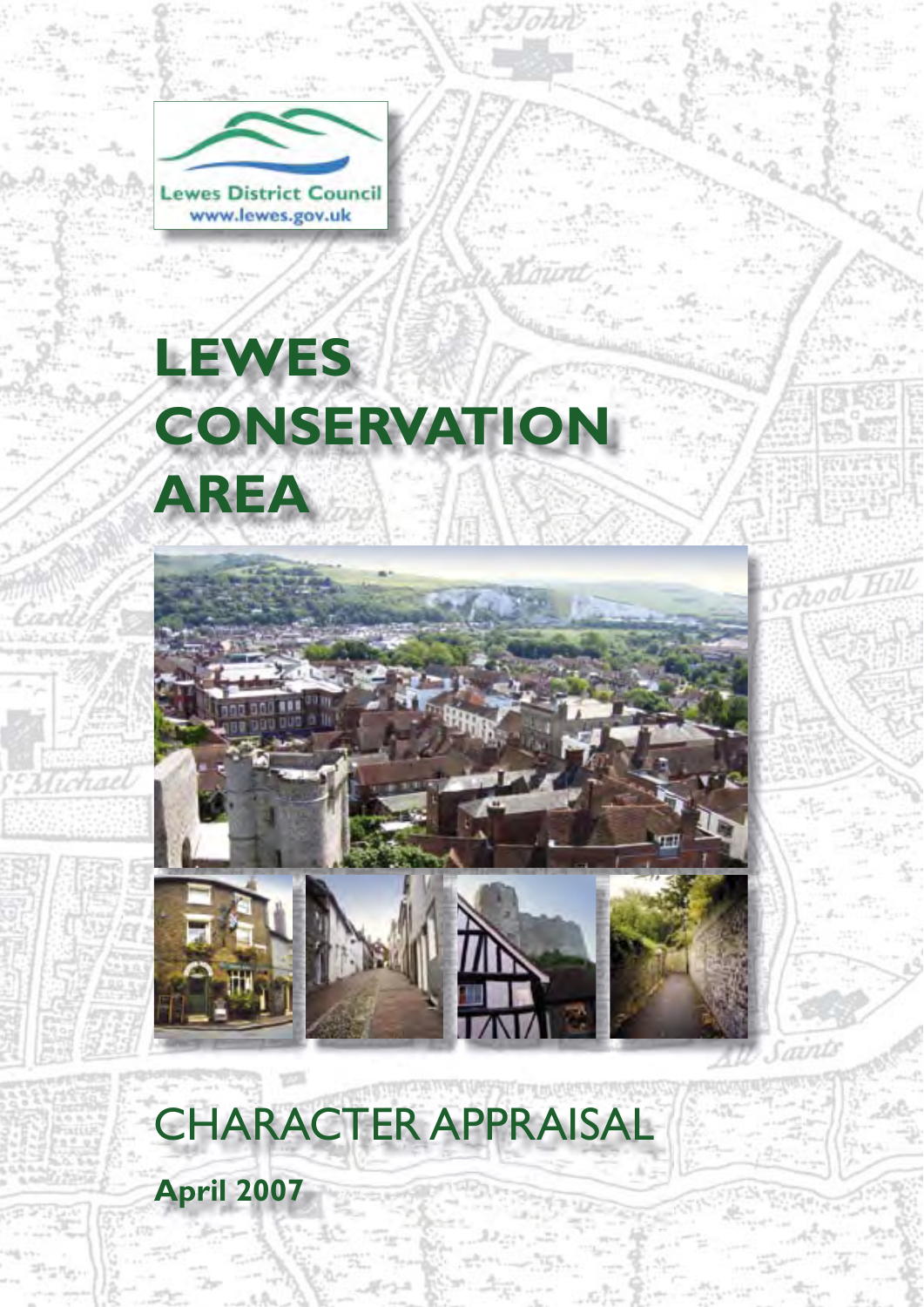

Planning and Environmental Services Lewes District Council Southover House Southover Road Lewes East Sussex BN7 1DW

Tel: 01273 484413 www.lewes.gov.uk



This document has been written and illustrated for Lewes District Council by

The Conservation Studio 1 Querns Lane **Cirencester** Glos GL7 1RL

Tel: 01285 642428 Email: info@theconservationstudio.co.uk www.theconservationstudio.co.uk

*With thanks to Christopher Whittick MA FSA FR Hist S, Senior Archivist at the East Sussex Record Office in Lewes, who has assisted with this document, particularly the sections on the historical development of Lewes.*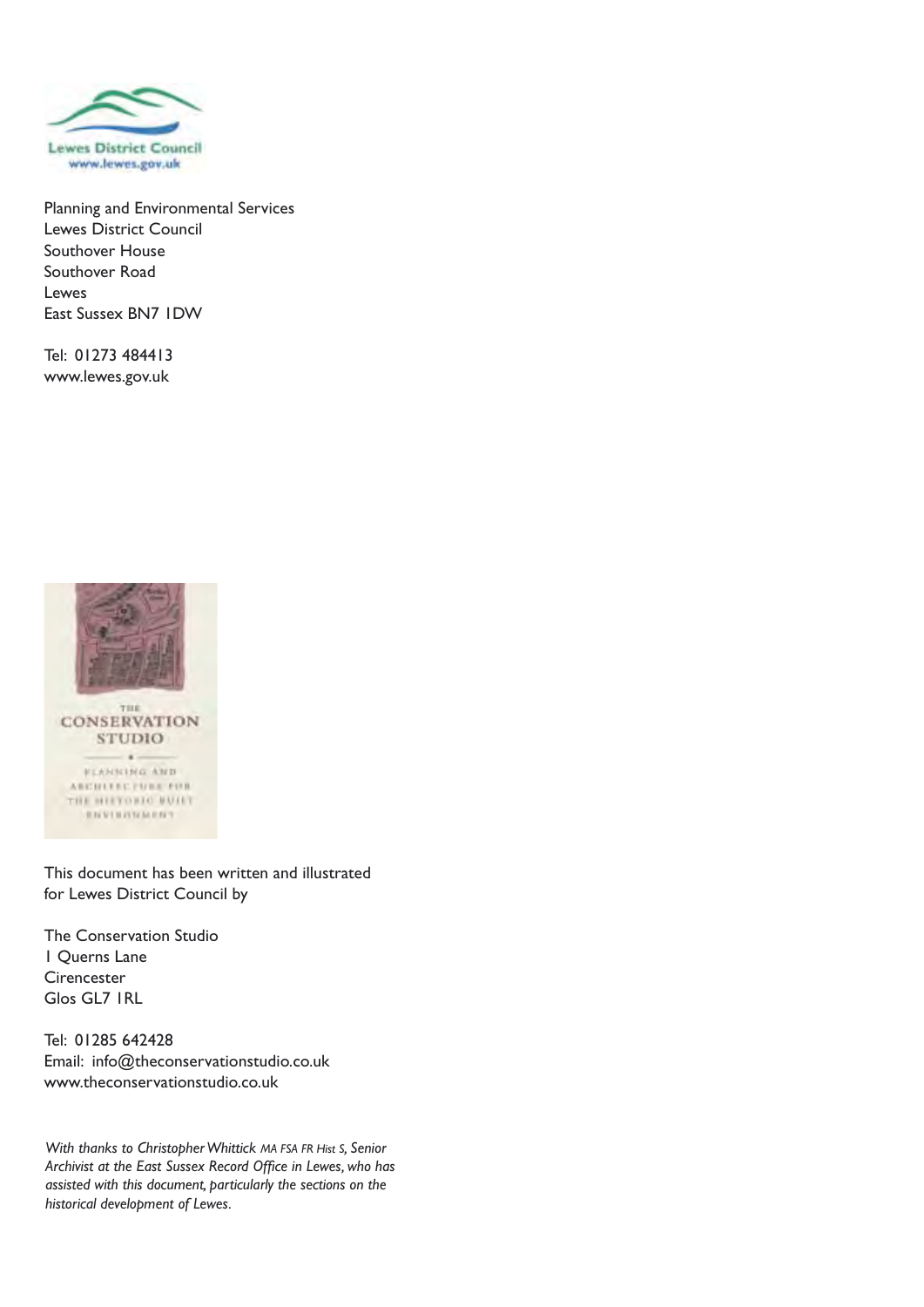| LEWES CONSERVATION AREA CHARACTER APPRAISAL |                                                                    |                 |  |
|---------------------------------------------|--------------------------------------------------------------------|-----------------|--|
| 3<br><b>FOREWORD</b>                        |                                                                    |                 |  |
| Ш                                           | <b>INTRODUCTION</b>                                                | 6               |  |
|                                             | 1.1 Purpose of this appraisal                                      | 6               |  |
|                                             | 1.2 Community involvement                                          | $\overline{7}$  |  |
|                                             | 1.3 The planning policy context                                    | 7               |  |
| $\mathbf{2}$                                | SUMMARY OF THE SPECIAL INTEREST OF THE LEWES CONSERVATION AREA     | 8               |  |
|                                             | 2.1 Key characteristics                                            | 8               |  |
|                                             | 2.2 Justification for designation                                  | 9               |  |
|                                             | 2.3 Boundaries and extent of the conservation area                 | 9               |  |
| 3                                           | THE HISTORICAL DEVELOPMENT OF LEWES                                | $\overline{10}$ |  |
|                                             | 3.1 Summary of principal historic features                         | $\overline{10}$ |  |
|                                             | 3.2 Historical personalities                                       | $\overline{10}$ |  |
|                                             | 3.3 Archaeology                                                    | $\mathsf{L}$    |  |
| 4                                           | <b>LOCATION AND LANDSCAPE SETTING</b>                              | 12              |  |
|                                             | 4.1 Geographic location                                            | 12              |  |
|                                             | 4.2 Topography and landscape setting                               | 12              |  |
|                                             | 4.3 Geology                                                        | 3               |  |
| 5                                           | <b>SPATIAL ANALYSIS</b>                                            | $\overline{14}$ |  |
| 5.1                                         | Open spaces, landscape and trees                                   | 14              |  |
|                                             | 5.2 Focal points, views and vistas                                 | 15              |  |
| 6                                           | DEFINITION OF THE SPECIAL INTEREST OF THE LEWES CONSERVATION AREA  | 17              |  |
| 6. I                                        | Current activities and uses                                        | 17              |  |
|                                             | 6.2 Architectural and historic character                           | 18              |  |
|                                             | 6.3 Building materials and local details                           | 9               |  |
|                                             | 6.4 Buildings of Townscape Merit                                   | 25              |  |
|                                             | 6.5 Historic shopfronts and advertising                            | 26              |  |
|                                             | 6.6 Public realm: Floorscape, street lighting and street furniture | 28              |  |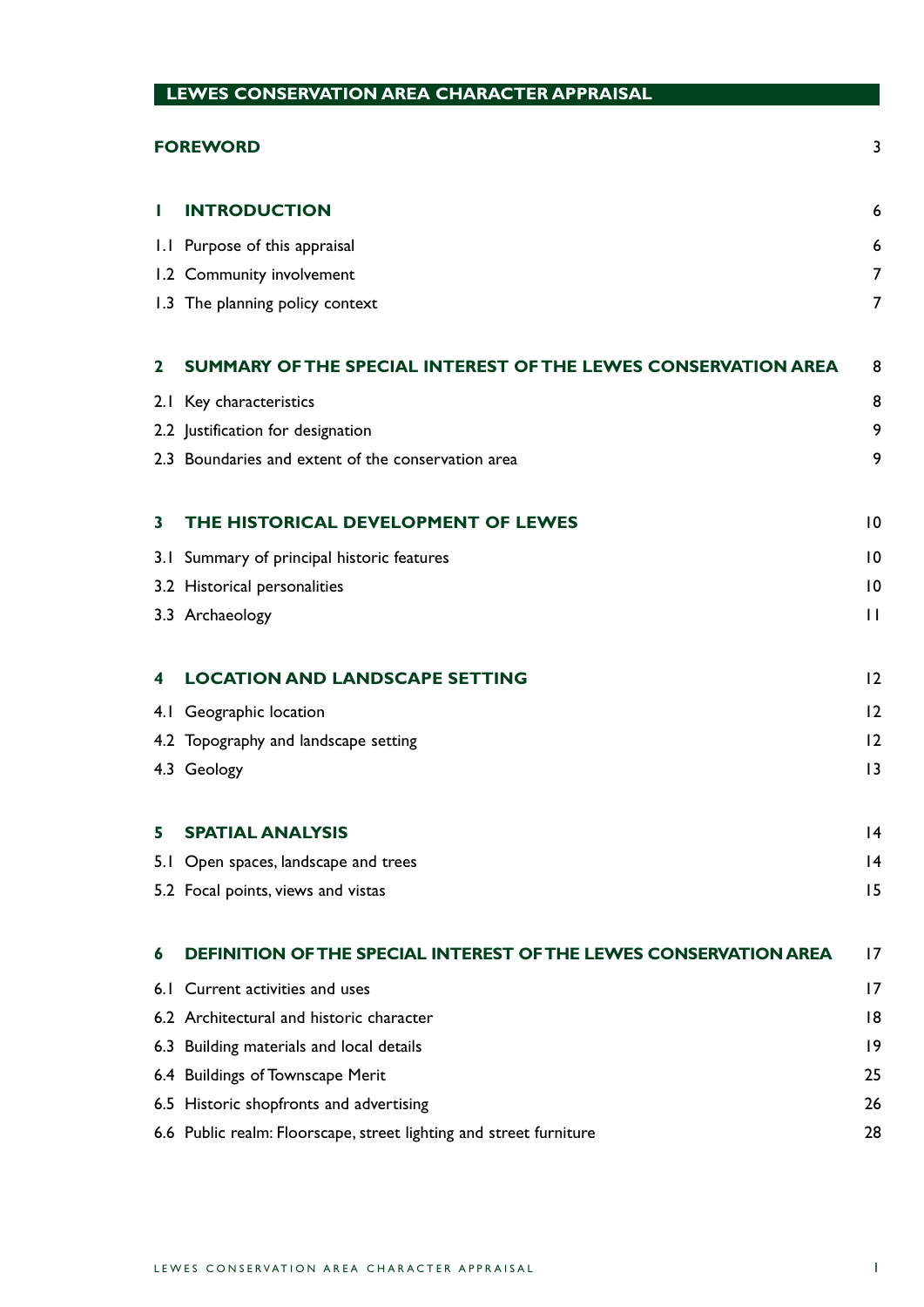| 7 | <b>IDENTIFICATION OF CHARACTER AREAS</b>                                            | 33 |
|---|-------------------------------------------------------------------------------------|----|
|   | 7.1 Area I : Cliffe                                                                 | 34 |
|   | 7.2 Area 2 : Lower High Street                                                      | 38 |
|   | 7.3 Area 3 : Lewes Castle and middle High Street                                    | 43 |
|   | 7.4 Area 4: Upper High Street and Western Road                                      | 48 |
|   | 7.5 Area 5: The Pells and West Street                                               | 52 |
|   | 7.6 Area 6: The Wallands                                                            | 56 |
|   | 7.7 Area 7 : Southover                                                              | 59 |
| 8 | <b>ISSUES</b>                                                                       | 66 |
|   | 8.1 Area I: Cliffe                                                                  | 66 |
|   | 8.2 Area 2: Lower High Street                                                       | 67 |
|   | 8.3 Area 3: Lewes Castle and middle High Street                                     | 67 |
|   | 8.4 Area 4: Upper High Street and Western Road                                      | 68 |
|   | 8.5 Area 5: The Pells and West Street                                               | 68 |
|   | 8.6 Area 6: The Wallands                                                            | 69 |
|   | 8.7 Area 7: Southover                                                               | 69 |
| 9 | <b>RECOMMENDATIONS</b>                                                              | 70 |
|   | 9.1 Area by Area Recommendations                                                    | 70 |
|   | 9.2 Article 4 Direction                                                             | 75 |
|   | 9.3 Conservation Area boundary changes                                              | 76 |
|   | 9.4 Local List                                                                      | 77 |
|   | <b>APPENDICES</b>                                                                   | 78 |
|   | Appendix I - The historical development of Lewes (including historic maps)          |    |
|   | Appendix 2 - Bibliography                                                           |    |
|   | Appendix 3 - Useful information and contact details                                 | 92 |
|   | Appendix 4 - General guidance on new development within the Lewes Conservation Area | 93 |
|   | Appendix 5 - Maps of Lewes Conservation Area                                        | 94 |
|   | Character Area 1: Cliffe                                                            |    |
|   | Character Area 2: Lower High Street                                                 |    |
|   | Character Area 3: Lewes Castle and middle High Street                               |    |
|   | Character Area 4: Upper High Street and Western Road                                |    |
|   | Character Area 5: The Pells and West Street                                         |    |
|   | Character Area 6: The Wallands                                                      |    |
|   | Character Area 7: Southover                                                         |    |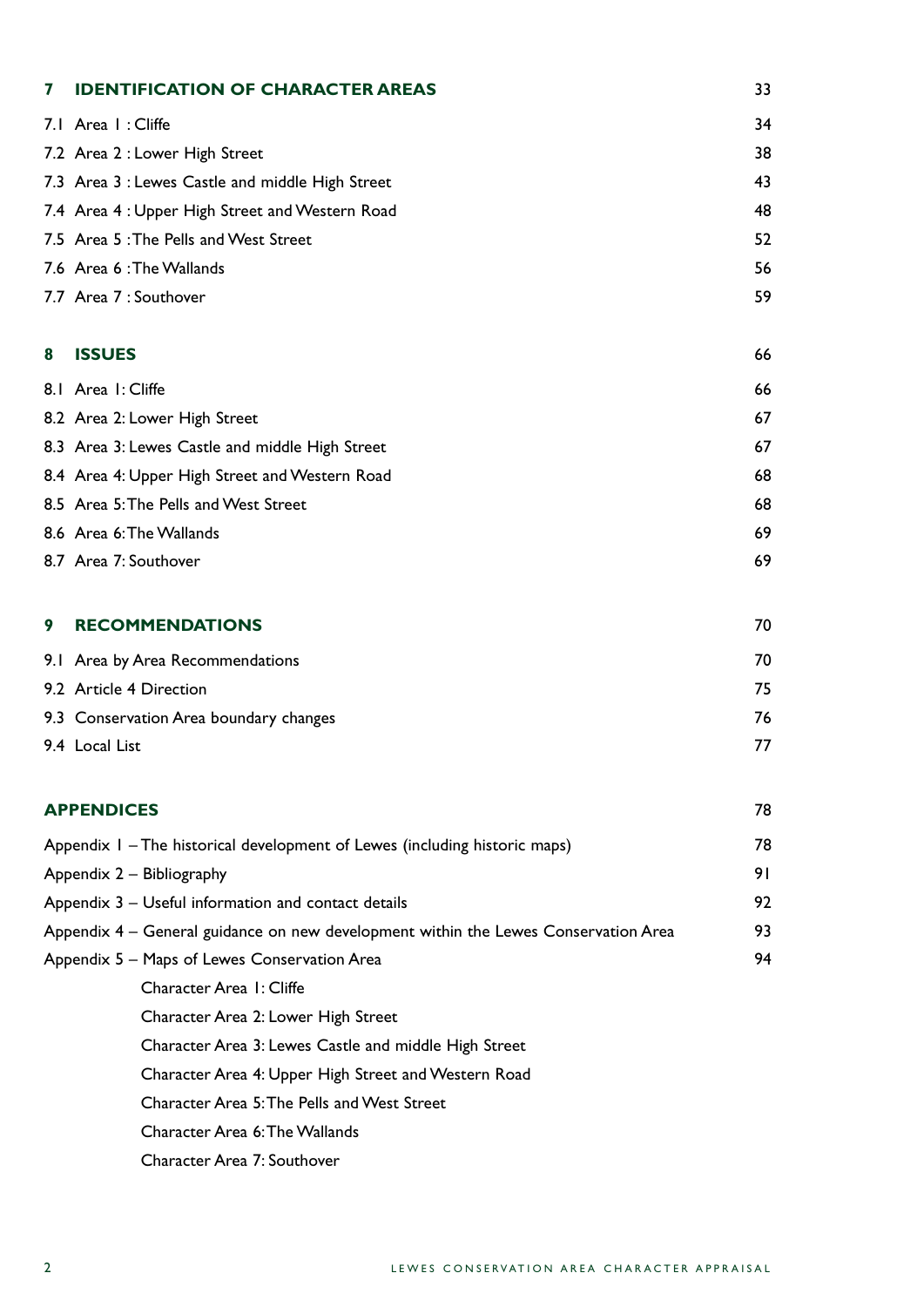#### **FOREWORD**

Lewes is one of best preserved small market towns in England, and the county town of East Sussex. Famous for its Downland setting and for its location on a steep hill overlooking the valley of the River Ouse, the town has an undulating topography with notable views from higher points towards Newhaven and the sea to the south, Mount Caburn and beyond to the east, and the High Weald to the north.The town retains a high number of listed buildings, curving and undulating historic streets, and notable open spaces. It is famous for the quality of its architecture, for the way in which it is adapting to 21st century pressures for change, and for the enthusiasm of its inhabitants for its preservation and protection. Unfortunately the relative prosperity of the town has also



*Castle Gate* 

brought with it the threat from new development which is not in keeping with the character of the conservation area, and this threat is the most significant issue to emerge from the assessment of Lewes undertaken as part of this appraisal.

Lewes consists of three historic settlements, each of which preserves its own identity. Lewes High Street, from the prison to Cliffe Bridge, was the domain of the secular lord of the borough. Southover grew up around the Cluniac Priory founded at the end of the 11th century, and its high street was the first to rival that of Lewes. Not to be left out, the Archbishop of Canterbury developed a third trading centre, Cliffe High Street, on marshy ground belonging to his great manor of South Malling, probably towards the end of the 12th century.The administration of these three components to the town were only brought together in 1881, and it is impossible to understand the present-day morphology of Lewes without an understanding of their distinct origins and historical development.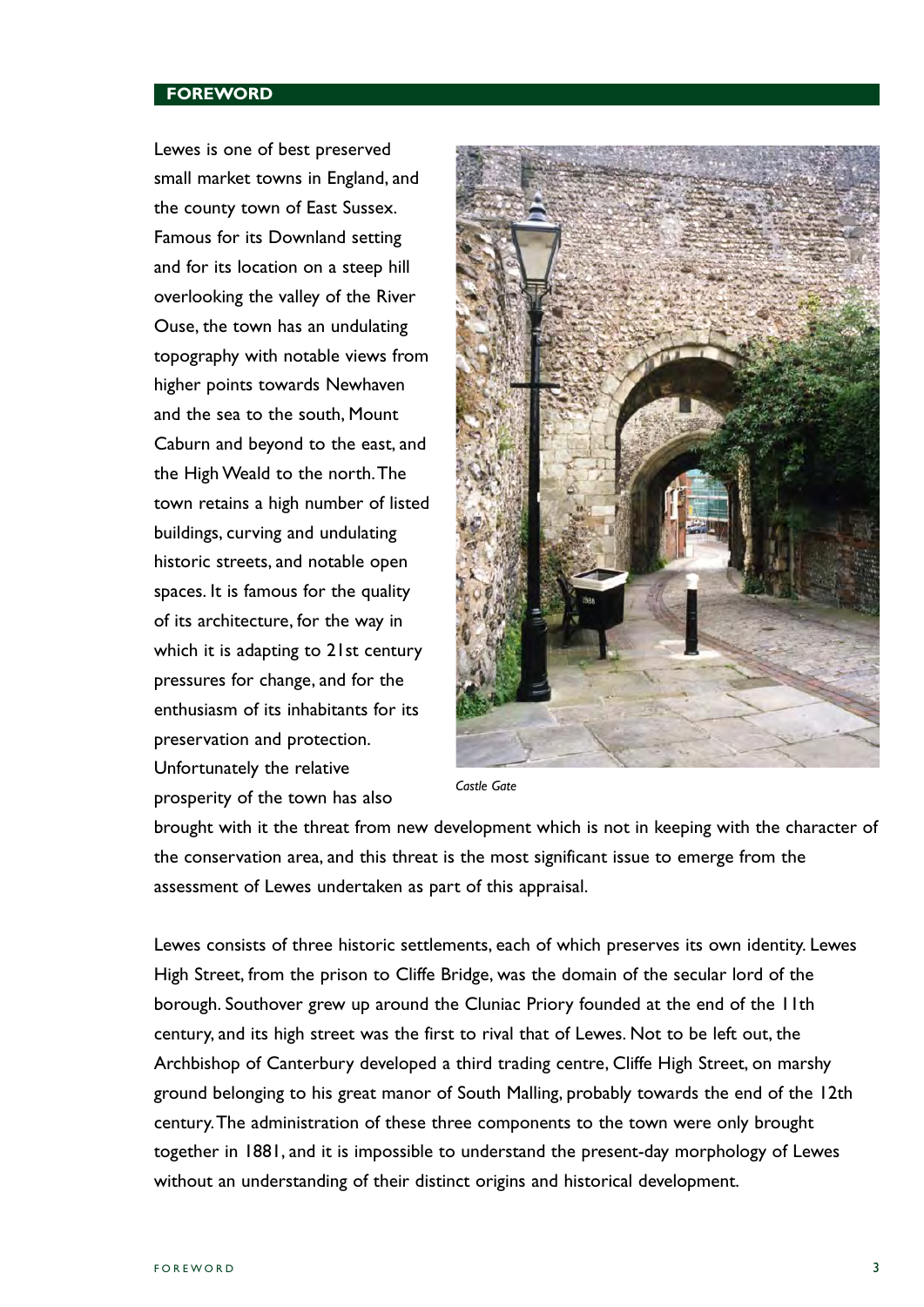

*Market Street* 

The best known building is the Norman castle, centrally positioned on an artificial mound, and below it a collection of houses and a former maltings grouped around a bowling green. Below the castle, the long High Street acts as a central spine to the conservation area, linking the western edges of the town, by Lewes Prison, to Cliffe, on the eastern side of the river.This High Street is lined with listed buildings, many built as houses and now converted into shops or offices. Early churches (St Anne's and St Michael's), prestigious 19th century municipal buildings (the Crown Court and the Town Hall) and a variety of commercial buildings including the former Star Brewery all add variety and interest.To the north,The Wallands is a late 19th

century suburb which provides well detailed red brick houses in spacious gardens, contrasting with the more artisan housing of The Pells area.To the south, the ancient parish of Southover contains the remains of the Benedictine priory established by William de Warenne in the 11th century,Anne of Cleves Museum, a 16th century hall house, and St John the Baptist Church, parts of which date back to the 12th century. Over the river, the once slightly separate settlement of Cliffe is notable for its 13th century church, dedicated to St Thomas a Becket,

and for Harveys Brewery, a substantial late-19th century building which dominates the views northwards from Cliffe Bridge.

Almost surrounding the town to the north and west are the treeless, sheep-grazed chalk hills of the eastern Downs with the flat valley of the curving River Ouse and its water meadows below providing a complete contrast. Over the river, at Cliffe, the downs rise steeply again and are partially wooded, with the scars of historic chalk pits marking the edge of the conservation area. *Harveys Brewery* 

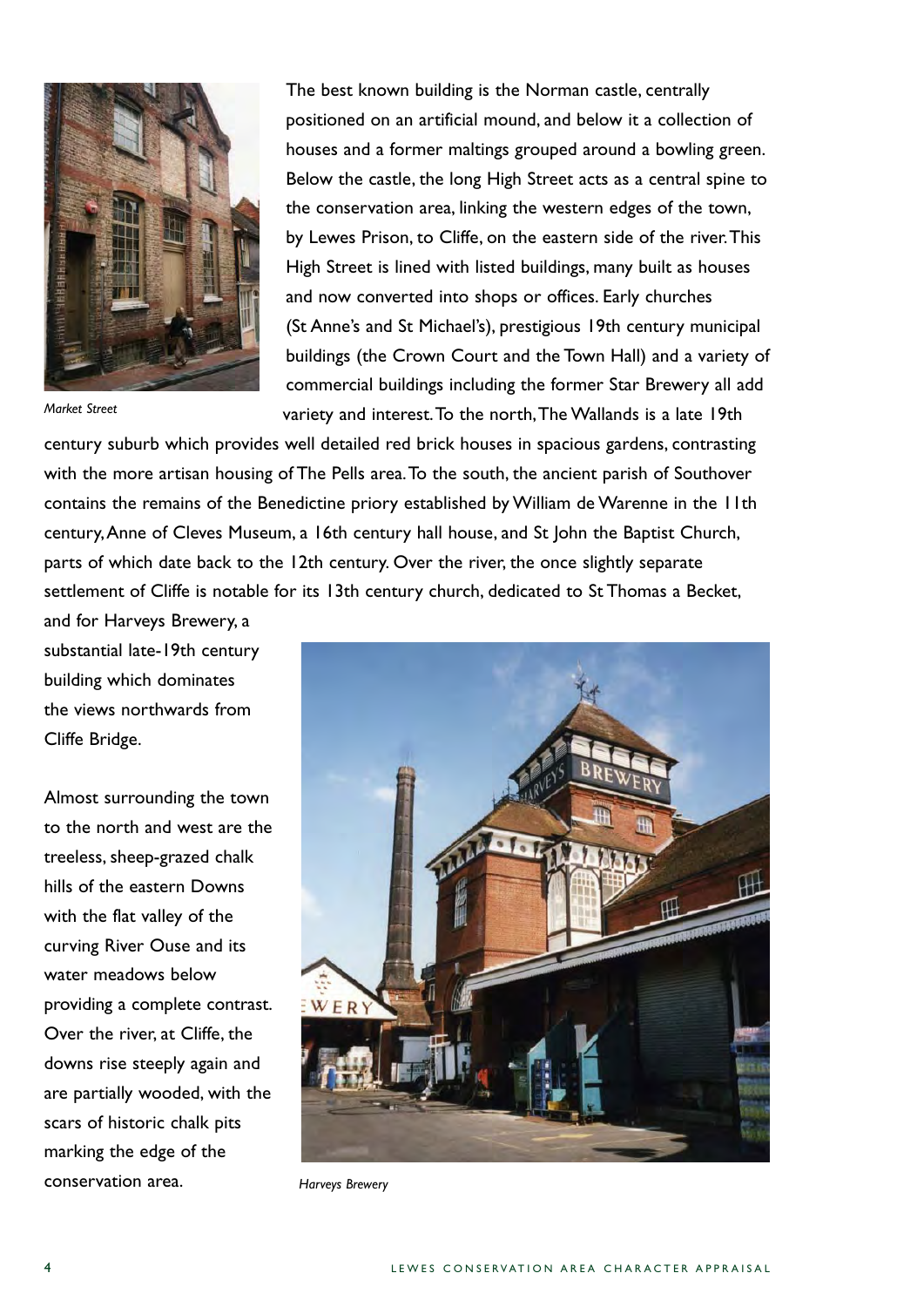This Conservation Area Character Appraisal follows the recent guidelines which have been published by English Heritage, the government's advisor on the historic built environment. Chapter 1 sets out why conservation area appraisals are necessary, how the community have been involved in the drafting of this document, and the planning policy background.



*Lewes Castle across New Road* 

Chapter 2 provides a summary of the conservation area's special interest, and the reasons for designation. Chapter 3 briefly considers Lewes's historical development (a detailed historical development is included at Appendix 1) and the effect that this had on the layout of the town which we see today, and Chapter 4 details the area's location, its geology, its topography and landscape setting. Chapter 5 analyses Lewes' many open spaces, its landscape, and the most important views into and out of the town. Chapter 6 provides an overview of the whole conservation area, considering current activities and uses, shopfronts and advertising, the public realm (paving, street furniture, lighting) and historical associations.The buildings of the conservation area, both listed and unlisted, are described and details of prevalent building materials and architectural styles provided. Chapter 7 identifies the seven different 'Character Areas' within the Lewes Conservation Area and provides a very detailed description and analysis of all seven. Chapter 8 brings together the various issues raised in the preceding chapters and Chapter 9 provides some recommendations for future action.

Following the adoption of this appraisal for development control purposes, and as recommended by English Heritage, it is the Council's intention to produce further, more detailed 'Management Proposals'.These will build on the Issues and Recommendations within this appraisal and provide an agreed plan for the long term management and enhancement of the conservation area.

A detailed history of Lewes is provided at Appendix 1, and a bibliography at Appendix 2.A list of useful contacts is included at Appendix 3, and Appendix 4 contains guidance on how new development in the Lewes Conservation Area should be approached, including advice on building form and materials.The Townscape Appraisal Maps are included at Appendix 5.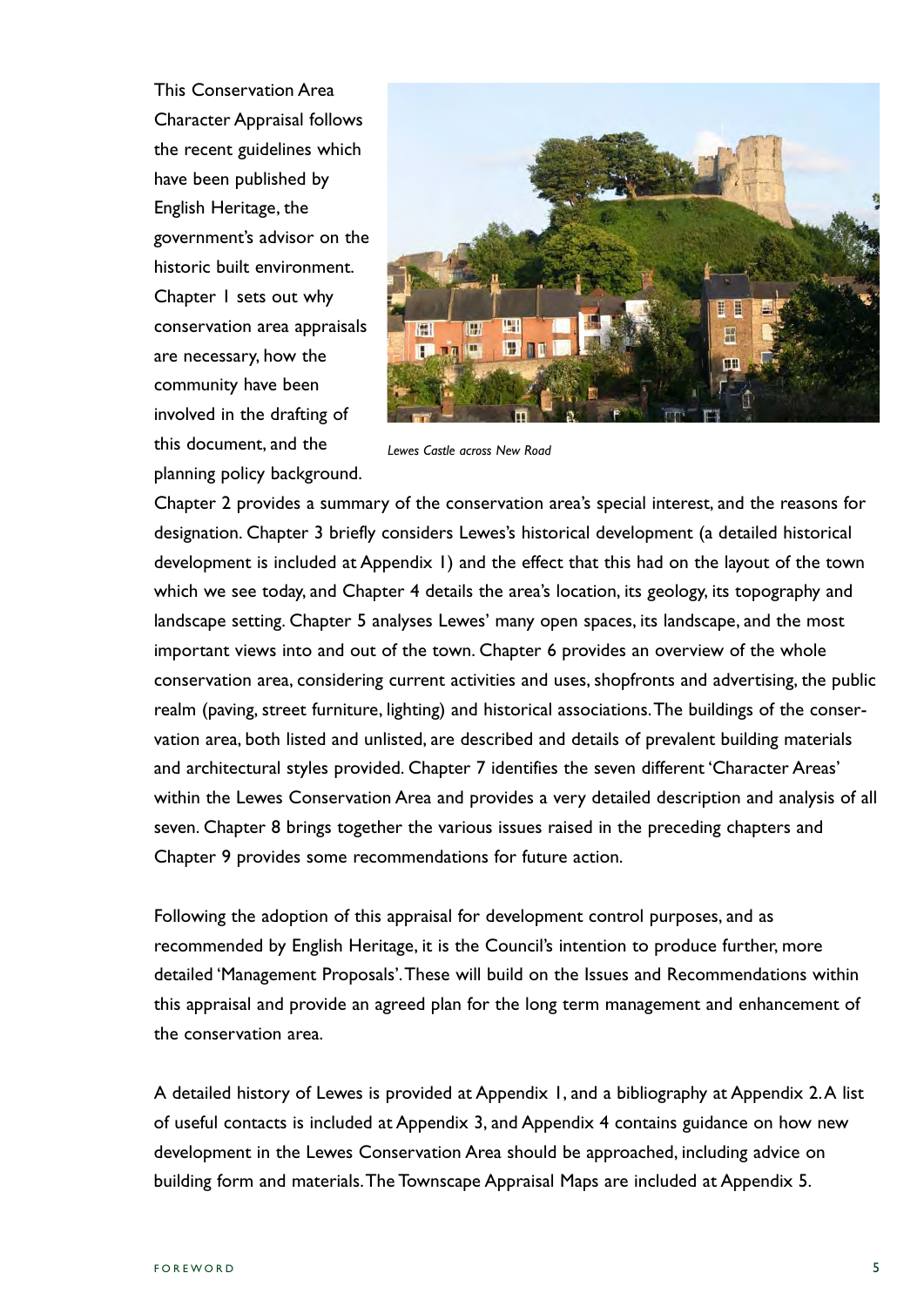#### **INTRODUCTION**



*Cliffe High Street* 

#### 1.1 PURPOSE OF THIS APPRAISAL

This 'Conservation Area Appraisal' seeks to record and define the special architectural and historic interest of the Lewes Conservation Area, as a way of ensuring that the conservation area is both preserved and enhanced (as required by the legislation) for future generations.

Conservation areas are designated under the provisions of Section 69 of the Planning (Listed Buildings and Conservation Areas) Act 1990.A conservation area is defined as *'an area of special architectural or historic interest the character or appearance of which it is desirable to preserve or enhance'.* It is the quality and interest of a whole area, rather than that of individual buildings, which is the prime consideration in identifying a conservation area.

Section 71 of the same Act requires local planning authorities to formulate and publish proposals for the preservation and enhancement of any parts of their area which are conservation areas. Section

72 specifies that, in making a decision on an application for development in a conservation area, special attention shall be paid to the desirability of preserving or enhancing the character or appearance of that area.

This appraisal therefore satisfies the requirements of the legislation by defining the special character and appearance of the Lewes Conservation Area, and by setting out a number of recommendations for its preservation and enhancement. It therefore provides an interim basis on which all new applications for development within, or on the edge of, the Lewes Conservation Area can be assessed until the more detailed Management Proposals are produced and implemented.

The survey work for this Character Appraisal was undertaken in the spring 2004, and is therefore based on information gathered at that time.The omission of any particular feature does not imply that it is of no significance. Photographs were taken in 2004 and spring 2007.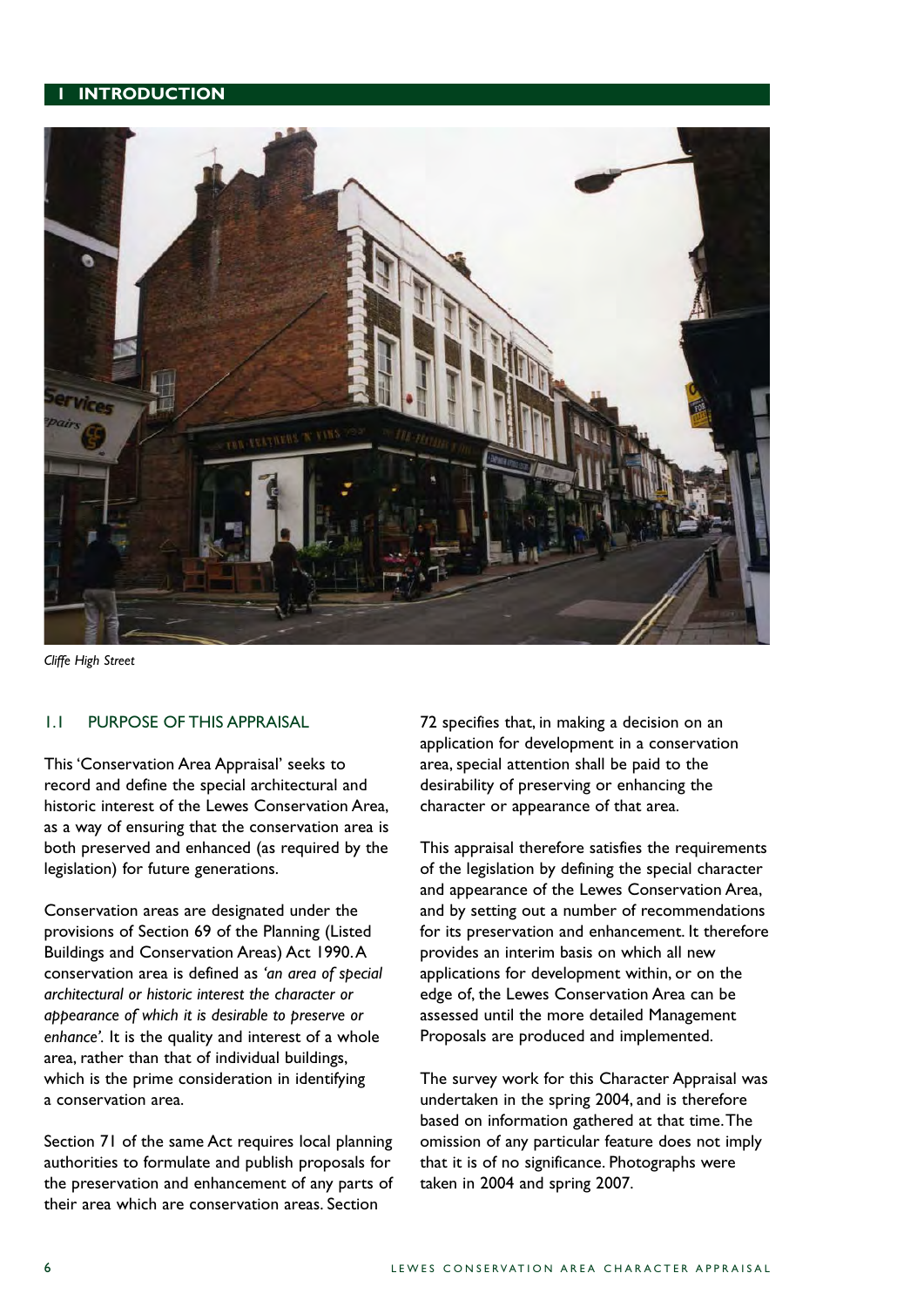

*Prince Edwards Road in the Wallands* 

## 1.2 COMMUNITY INVOLVEMENT

In the summer of 2005, following the approval of a first draft by Lewes District Council, copies of this appraisal and the accompanying maps were provided for local amenity groups, East Sussex County Council, and English Heritage.A copy was posted onto the Council's website and a press release sent to local papers. Comments were submitted in 2005 and the beginning of 2006, and following further consultation and amendment, the final version was submitted to Lewes District Council for approval in October 2006.The document was illustrated and final maps produced in December 2006, and the final document approved for development control purposes by Lewes District Council on December 2007.

### 1.3 THE PLANNING POLICY CONTEXT

Policies which seek the preservation and enhancement of conservation areas are set out in the Lewes District Local Plan which was adopted in March 2003 (Policies H4-H8).The Council is currently drawing up revised policies as part of its Local Development Framework (LDF), which will ultimately replace Local Plans.This appraisal will form part of the LDF and will be supplemented in due course by a further document (Lewes Conservation Area Management Proposals) which will set out a programme for improvements and monitoring.

This document should also be read in conjunction the East Sussex Structure Plan and national planning policy guidance, particularly Planning Policy Guidance Note 15 (PPG 15) – Planning and the Historic Environment.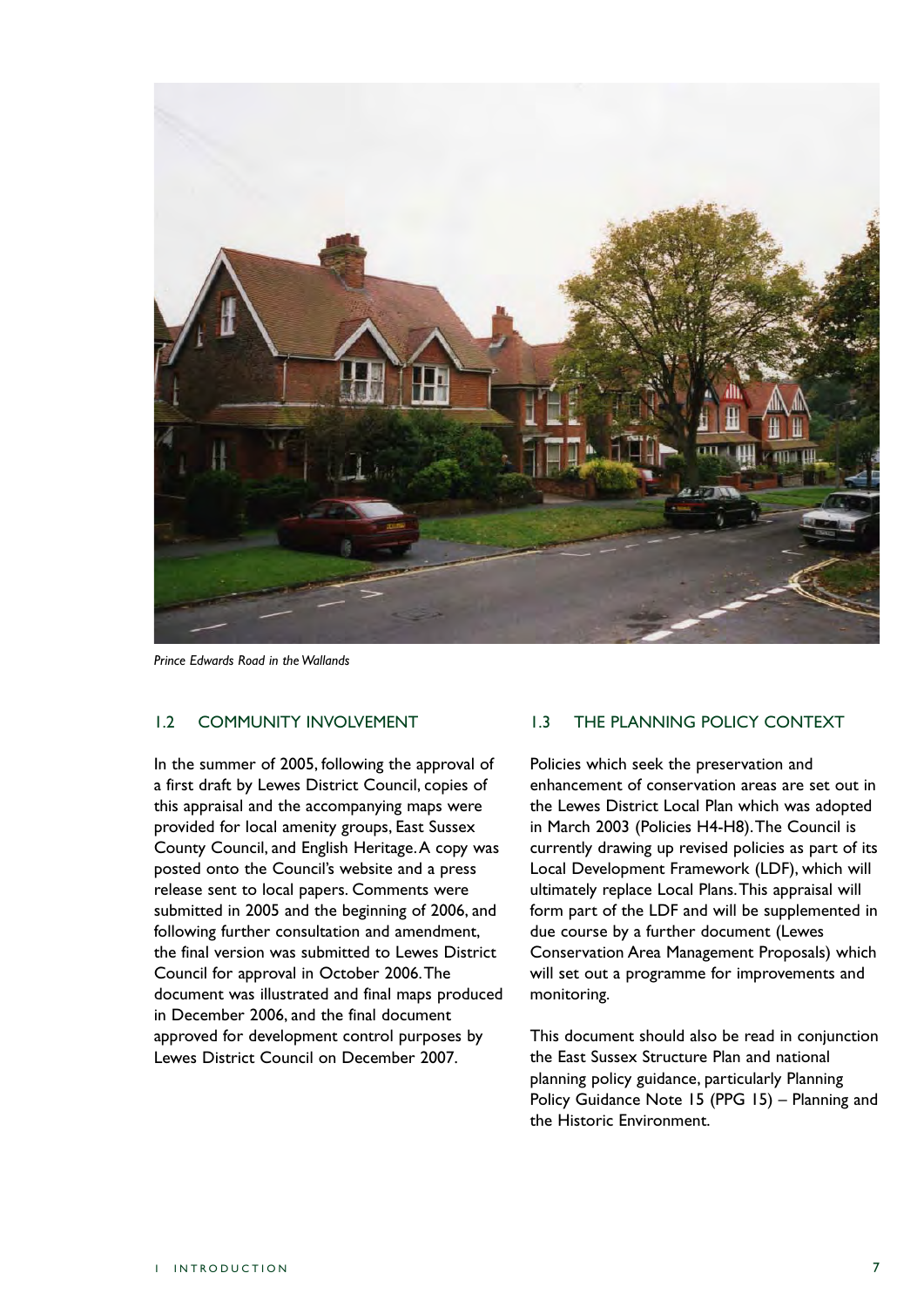#### 2.1 KEY CHARACTERISTICS

The special character of the Lewes Conservation Area derives from the following features.

- Setting in a gap of the South Downs;
- Location on the River Ouse;
- Undulating topography providing stunning views in almost every direction;
- Roman, Saxon and Norman influence on town layout;
- Remains of Lewes castle and medieval priory;
- Nationally important collection of buildings in the town centre, Southover and Cliffe;
- Notably intact streetscape, featuring long rows of varied listed buildings;
- Domestic, small scale buildings for most of conservation area;
- Varied roof heights in principal streets with gables, parapets, and pitched roofs facing the street;
- Wide variety of building materials: flint (cobbles or knapped), clunch (chalk blocks), regional sandstone, imported limestone, timber-framing, timber boarding, render (often over

'bungaroosh'), brick (red, grey, and yellow), mathematical tiles (black glazed, yellow or red), handmade clay roof and wall tiles, Horsham stone slate, and Welsh slate;

- Well preserved Victorian and Edwardian suburbs;
- Brick pavements often with granite or traditional stone kerbs;
- Cast iron drain covers, kerb plates, coal hole covers, and bollards usually made by the Phoenix Ironworks and marked 'Everys';
- Thriving town centre and a strong sense of community;
- Activity provided by local government offices, the various Courts, offices of the police and various quangoes, and a number of schools and colleges;
- Local specialist shops, such as antiques, books, clothes and gifts;
- Association with historical events and famous people;
- The smell of hops from Harvey's Brewery;
- The traditions of Bonfire.



*Listed buildings in Albion Street*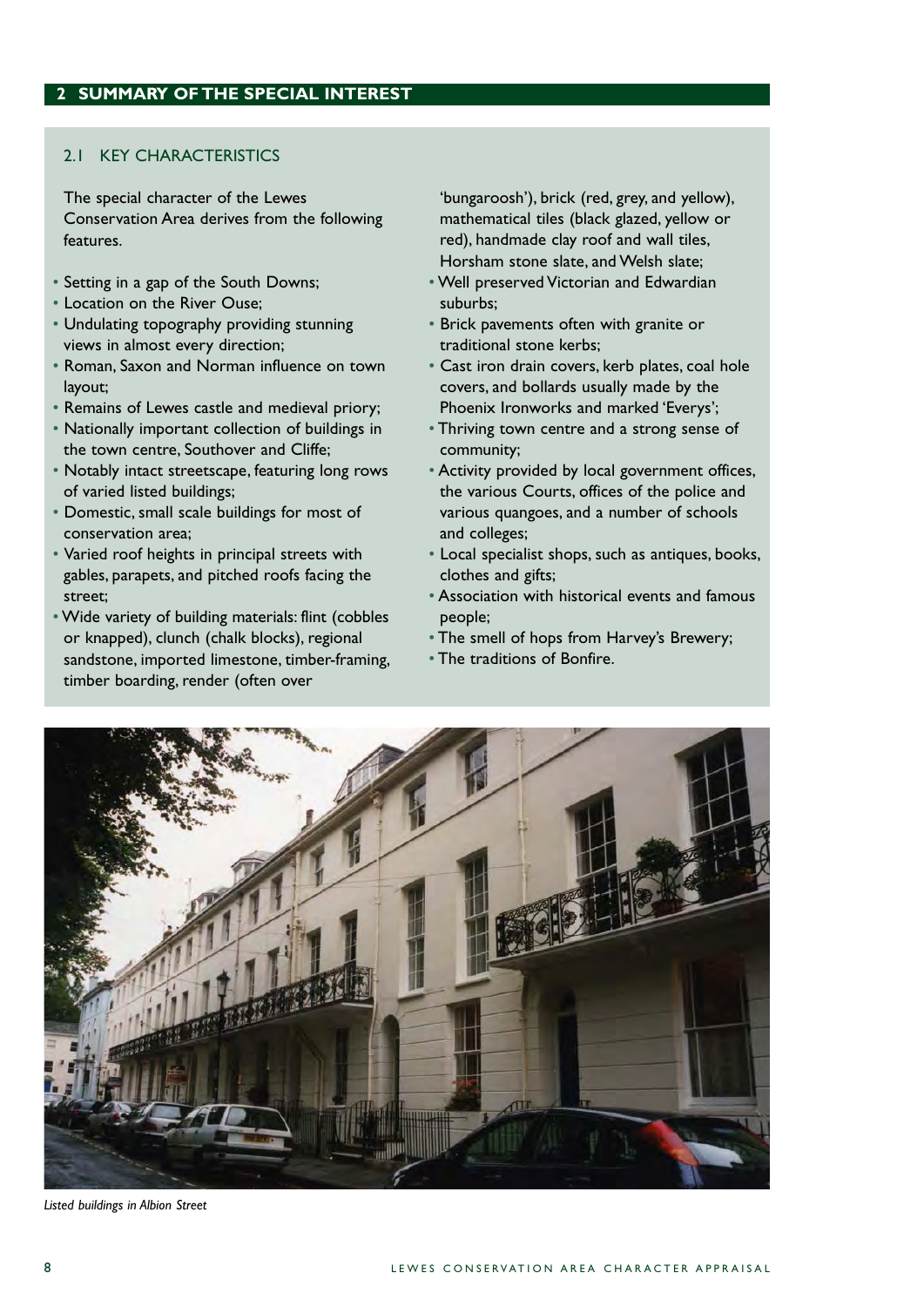

*Malling Street in Cliffe* 

#### 2.2 **JUSTIFICATION FOR DESIGNATION**

Lewes is a well preserved, County town, with rows of listed buildings lining the main streets. Its plan form reflects its Saxon, Norman and medieval history, with Lewes Castle providing an important focal point to the town. Its undulating topography and location on a gap in the South Downs, over-looking the river Ouse, adds to its many attractions. It is a thriving community, with a strong commercial core, surrounded by well preserved 19th century residential suburbs. Its many fine listed churches, one of them pre-Norman, are another worthy feature.

## 2.3 BOUNDARIES AND EXTENT OF THE CONSERVATION AREA

The Lewes Conservation Area is centred on Lewes castle and the old Saxon town which surrounds it, and covers the whole length of the High Street as it passes through Cliffe in the east to the top of the hill outside Lewes Prison in the west.To the south is Southover, with the remains of Lewes Priory; to the north, the Victorian and Edwardian suburbs of The Wallands and The Pells; and, over the river to the east, the separate settlement of Cliffe.Whilst most of the conservation area is distinctly urban, with rows of varied terraced houses, there are some notable open spaces – the Priory grounds, Southover Grange gardens,The Paddock, and the Pells ponds and water meadows.This area also boasts the Pells open-air swimming pool, the first such public amenity in Britain.

This appraisal includes a recommendation, detailed in Chapter 9 para. 9.3, for the addition of an area to the west of St Pancras Road into the conservation area.



*Southover Grange gardens looking up to Lewes Castle*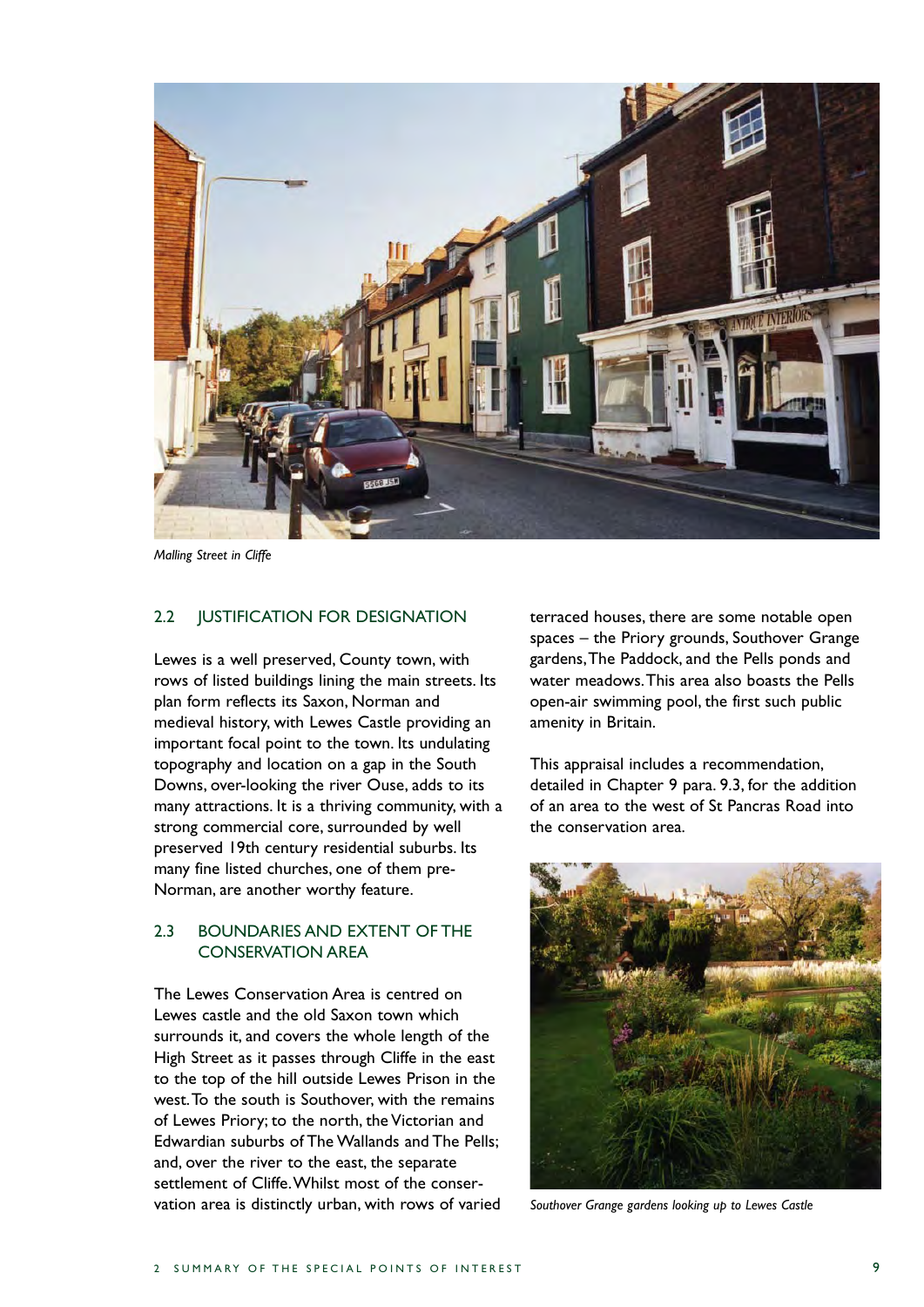# **3 THE HISTORICAL DEVELOPMENT OF LEWES**

### 3.1 SUMMARY OF PRINCIPAL HISTORIC FEATURES

- Iron Age or Roman burial mounds (Lewes Castle and Brack Mount);
- Roman roads (Juggs Road, Rotten Row);
- Roman crossing below Cliffe Bridge;
- Saxon street plan (spinal thoroughfare and twittens) and town boundaries (Westgate, Keere Street);
- Saxon High Street leading down to crossing at Cliffe;
- Saxon settlement at Chapel Hill;
- 11th century Norman keep and 14th century barbican;
- Brack Mount and The Mount, possible Norman watchtowers;
- Remains of Lewes Priory;
- Medieval street layout based in part on Saxon town boundaries;
- Cliffe causeway and evidence for medieval drainage ditches;
- Examples of 14th-17th century timber-framed houses;
- Good examples of prestigious 18th and early 19th century town houses;
- Good examples of churches and chapels dating to between the 12th and 19th centuries;
- Good examples of various municipal and governmental buildings of the 18th and 19th centuries;
- Well detailed Victorian and Edwardian suburbs.

Appendix 1 *The historical development of Lewes*  contains a thorough assessment of the historical development of the town, including copies of the relevant historic maps.

## 3.2 HISTORICAL PERSONALITIES

One of the 18th century's most important and influential residents in Lewes was the philosopher Thomas Paine, who took lodgings in Bull House in the High Street in 1768 and married his landlord's daughter, afterwards spending the next few years hotly debating politics.These debates mainly took place at the Headstrong Club which met at the White Hart Hotel and remains active. In 1774 he moved to America, where he wrote *Rights of Man*, a classic defence of democratic freedom.



*Saxon pathways lead southwards from the High Street* 



*Pipe Passage, off West Gate*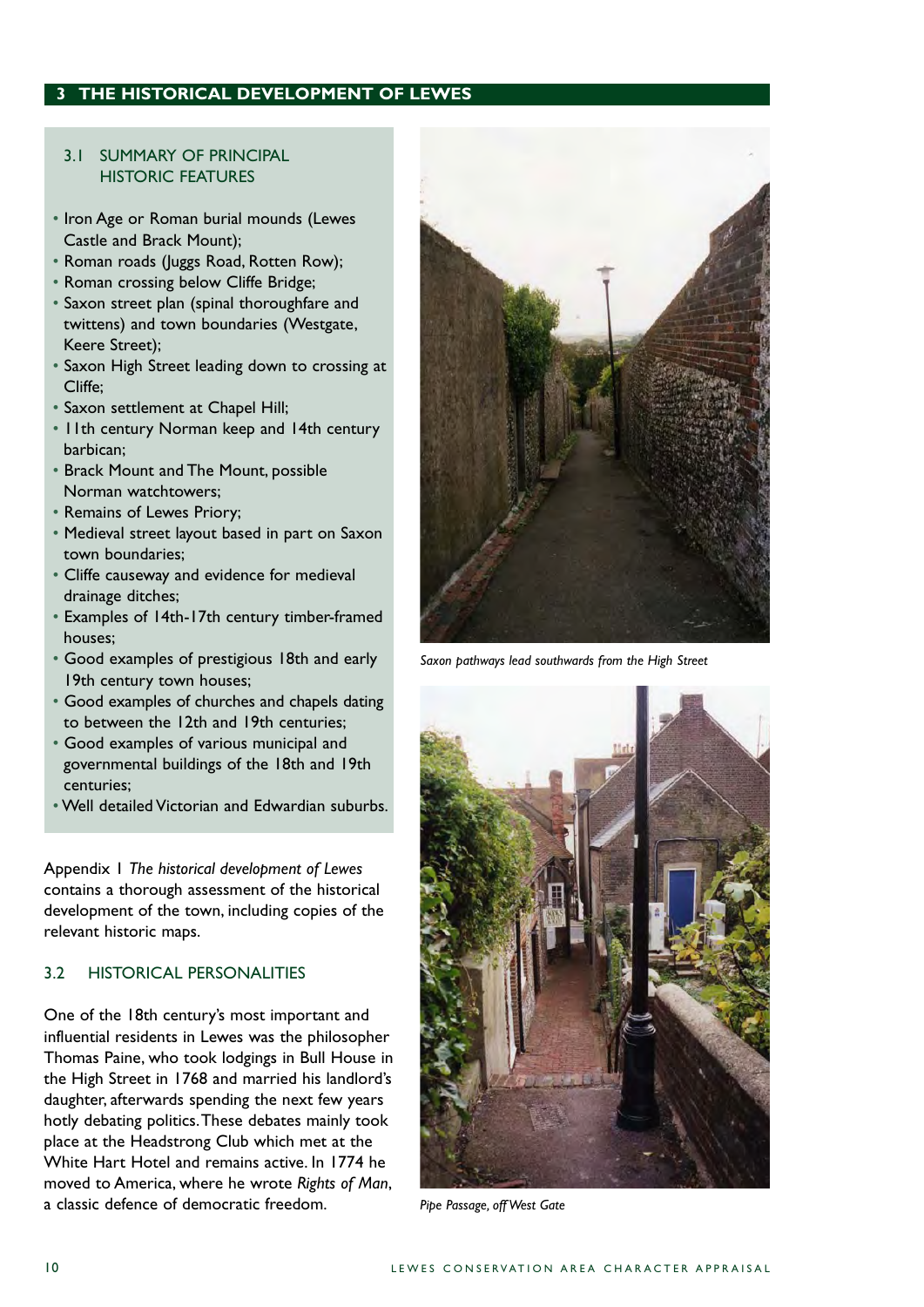

*Bull House, High Street* 

Other famous residents included Dr. John Tabor, known for his antiquarian as well as his medical skills; Dr. Richard Russell, who was partly responsible for making Brighton a popular seabathing resort; and Dr. Gideon Mantell, the physician and geologist, who lived at nos. 165-167 High Street from 1819 onwards.These buildings were remodelled by the famous architect Amon Wilds, who used his trademark ammonite capitals.Wilds also designed several of the more prestigious terraces in Brighton and Hove. Another local builder was Thomas Kemp, who went to develop eastern Brighton (Kemp Town). Lewes was also noted for the many Quakers who lived in the town, particularly the Rickman family, who were merchants and lived at Dial House in the High Street.

In the 20th century Lewes had strong connections with the Bloomsbury Group with Virginia Woolf briefly owning the former windmill in Pipe Passage, before moving to Rodmell. Her sister, the artist and writer Vanessa Bell, had a country house at Charleston near Firle, which has recently become a popular visitor centre. Vanessa's daughter-in-law, and two of her grandchildren, still live in the area.

#### 3.3 ARCHAEOLOGY

There are six Scheduled Monuments in the Lewes Conservation Area, marked on the Townscape Analysis maps.These are:

- Lewes Castle, including the Bowling Green;
- Brack Mount;
- Lewes Priory site including the former nursery to the north of the railway line;
- The Mount, off Mountfield Road;
- Chapel of St James's Hospital in Southover Road.

*Just outside the Lewes Conservation Area (part straddles the boundary)* 

• Saxon cemetery, between Juggs Road and Southover High Street.



*Brack Mount* 



*Former Chapel of St James's Hospital*